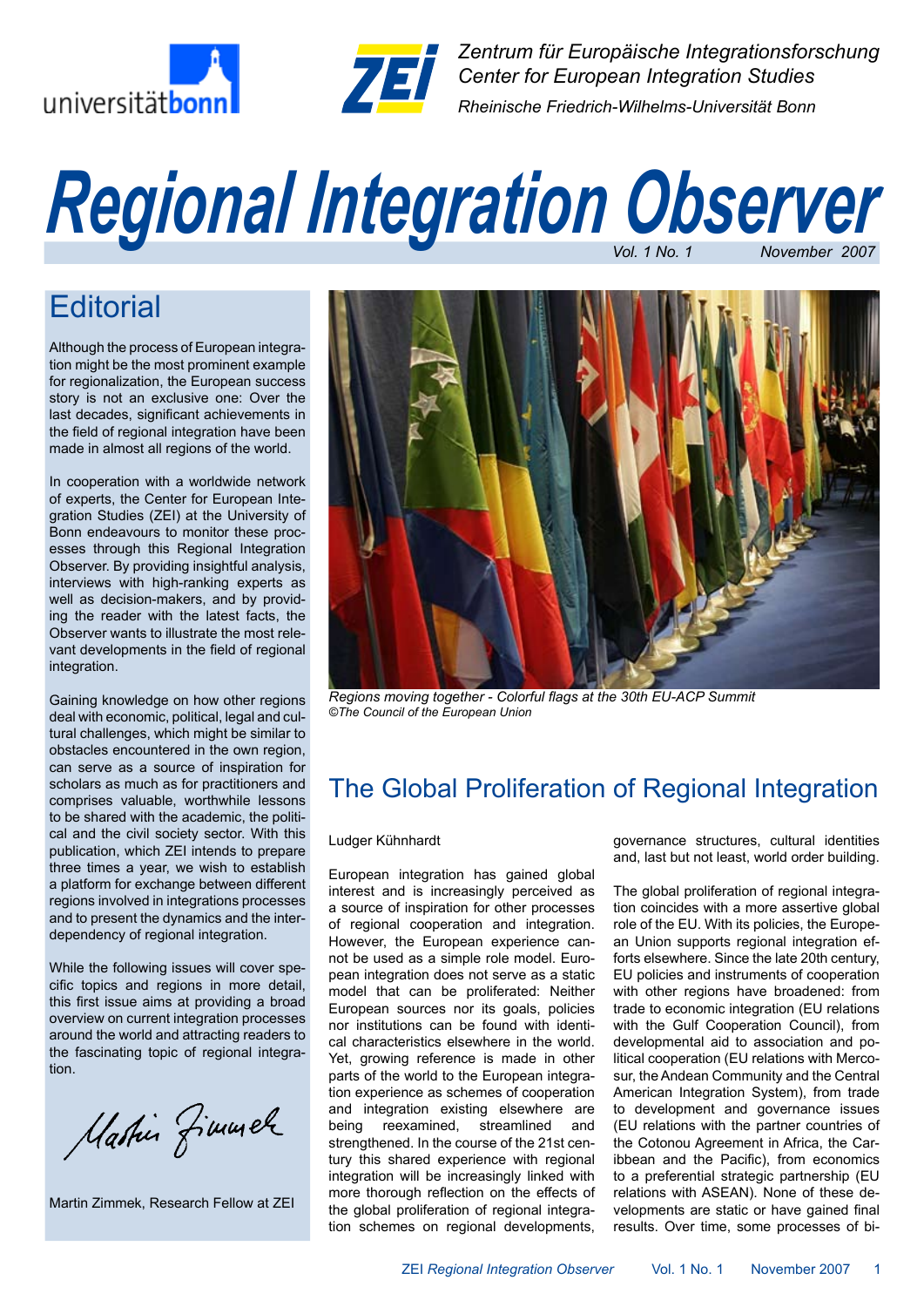regional cooperation might become more stable, sustainable and successful than others. Some of them are responses to past experiences with bi-regional cooperation or even a remote echo of colonial and post-colonial memories. Others are a reaction to "globalization" and the global role of the United States.

Most relations between the European Union and other regional integration schemes are asymmetrical, with the EU being more integrated and economically much stronger. Yet, more attention is paid to them in reality than in the academic reflection. It will thus be necessary to broaden the scope of the comparative study of regional integration efforts. Global proliferation of regional integration will have to be taken seriously in light of a combination of two sets of experiences. On the one hand it is important to understand regional integration as a process of contingent historical circumstances, specific combinations of challenge and response and local conclusions and consequences. On the other hand, regional integration is always linked with global trends in politics and economics. It is an indigenous response to exogenous challenges as much as it is a local scheme that might also echo distant experiences of others. Comparative global regionalism will be a source of useful and valuable new research efforts in the years to come.

This reflects the growing relevance of processes underway in many regions of the world. Area studies will have to be linked with studies about the relationship between democratic transformation and the evolution of regional stability. Research must also consider regional developments of integration or cooperation in light of specific regional economic, social, cultural, political and security challenges. The global proliferation of regional integration schemes has to be put into its specific historical, cultural, socio-economic and political context. It must generate multidimensional approaches of comparative research regarding motivation, structure, function, scope, depth and deficits of all the regional integration schemes that exist in the world of the early 21st century.

Integration can fail (as happened in East Africa in the mid-1970s). It can also endure divergent modes, patterns and processes. It can regain strength after periods of weakness. At least since the turn of the century, global proliferation of regional cooperation and integration has begun to re-map the world. With the end of the Cold War and communist dictatorships, the distinction between a first and a second World has dissolved. Manifold transformation experiences in post-communist countries have substituted geographical and cultural fixations that existed over decades. Realignments such as the inclusion of Central European countries into NATO and the

EU have been experienced, but also the revival of Russia's Great Power status as a neo-autocracy in the midst of enormous economic impoverishment and the reemergence of Central Asia as a geopolitical fact. As the transformation agenda for politics, culture and the economy has developed since the last decade of the 20th century, the developing world, traditionally labeled as "Third World", has also undergone transformations of great magnitude. The evolution of regional integration has become a global reality.

This does not suggest that the economic success of Europe could immediately be copied by other regional arrangements. Nor does it imply that the European response to the challenge of state building and nation building under conditions of democratic integration could be transferred into other regions as if European developments of supranational and intergovernmental integration were an export product. The global proliferation of regional integration does not automatically generate a cohesive multipolar world order. Soft and hard power factors continue in their extremely asymmetrical distribution across the world of the early 21st century with the continuous primacy of the role of the state in defining and providing them. The global proliferation of regional integration schemes should nevertheless be lent more credence, also in transatlantic discourses about the emerging world order. This is also relevant for America's understanding of global trends although the United States as a country of continental dimensions seems to be largely unaffected by the new surge of interest in and support for regional integration. US interest is usually limited to the concept of free trade without sufficient sensitivity for the psychological, cultural (including geographical) and political components of integration patterns elsewhere, including the European experience.

New mental maps of world politics and international relations are not the one-dimensional outcome of one trend, no matter how recurrent and strong it may be. The global proliferation of regional integration efforts can not revolutionize notions of sovereignty, international relations, economic power and patterns of state behavior immediately. The degree of its impact is gradual and long-term. But the prediction can be made that the 21st century will experience a higher degree of regional integration, beyond the formation of free trade zones, in various regions of the globe than during any time in history. As much as this follows the European experience with regional integration, it also attributes to a revival of Europe's global role. It could be argued that the very success of Europe's ability to share its integration experiences does not depend upon linear copies. The most solid and lasting success for Europe might rather occur through indirect and contingent means of an experience transfer: An applied local adaptation of European insights into integration will most likely generate highly diverse integration schemes elsewhere. Yet it may resemble the European integration experience as a point of reference and hence a new global response of Europe.

This perspective does recognize ongoing differences in economic and social status across the world's regions. European integration might be important for Pacific Island nations even if their collective GDP is below one percent of Europe's GDP. And yet, a general insight is valid and noteworthy: As weak sovereignties might generate weak integration schemes, integration can support, if not generate political stability, socioeconomic development and strengthened sovereignty while at the same time creating a new reality of multi-level governance. Empirical evidence suggests that this can be done outside of Europe with similar effects of multi-level governance, shared sovereignty and multiple identities, as Europe has generated over the past five decades.

Ten preliminary conclusions can be drawn that invite further research on comparative global regionalism:

1. There is no universally applicable theory of integration. No law of politics explains inevitable patterns toward regional integration. Contingent combinations of motives, context, goals, interests and potentials define every individual integration process. Evidently, it is not necessary to begin the path toward integration with supranational elements in order to make it possible to eventually reach this stage of integration. To pool sovereignty over time must not mean to begin with a pooling of sovereignty. The fact that none of the non-European integration schemes has begun with supranational elements does not justify the conclusion that they will never reach that stage which clearly distinguishes cooperative regional integration from economic and/or political integration, gradually binding the fate of partner states and societies together.

2. The assumption that regional integration continues according to consistent patterns of "spill-over" must not necessarily be true either. The non-European experience with in-tegration suggests that functional integration takes place notwithstanding the original purpose and orientation of integration schemes.

3. Non-European states are basically copying the traditional European notion of statecentered sovereignty (the "Westphalian state system"). As much as European states have encountered the limits of this concept and have embarked on the long process of overcoming its constraints and flaws, most non-European states, with the United States as a certain exception, encountered the limits of their capacity as single states.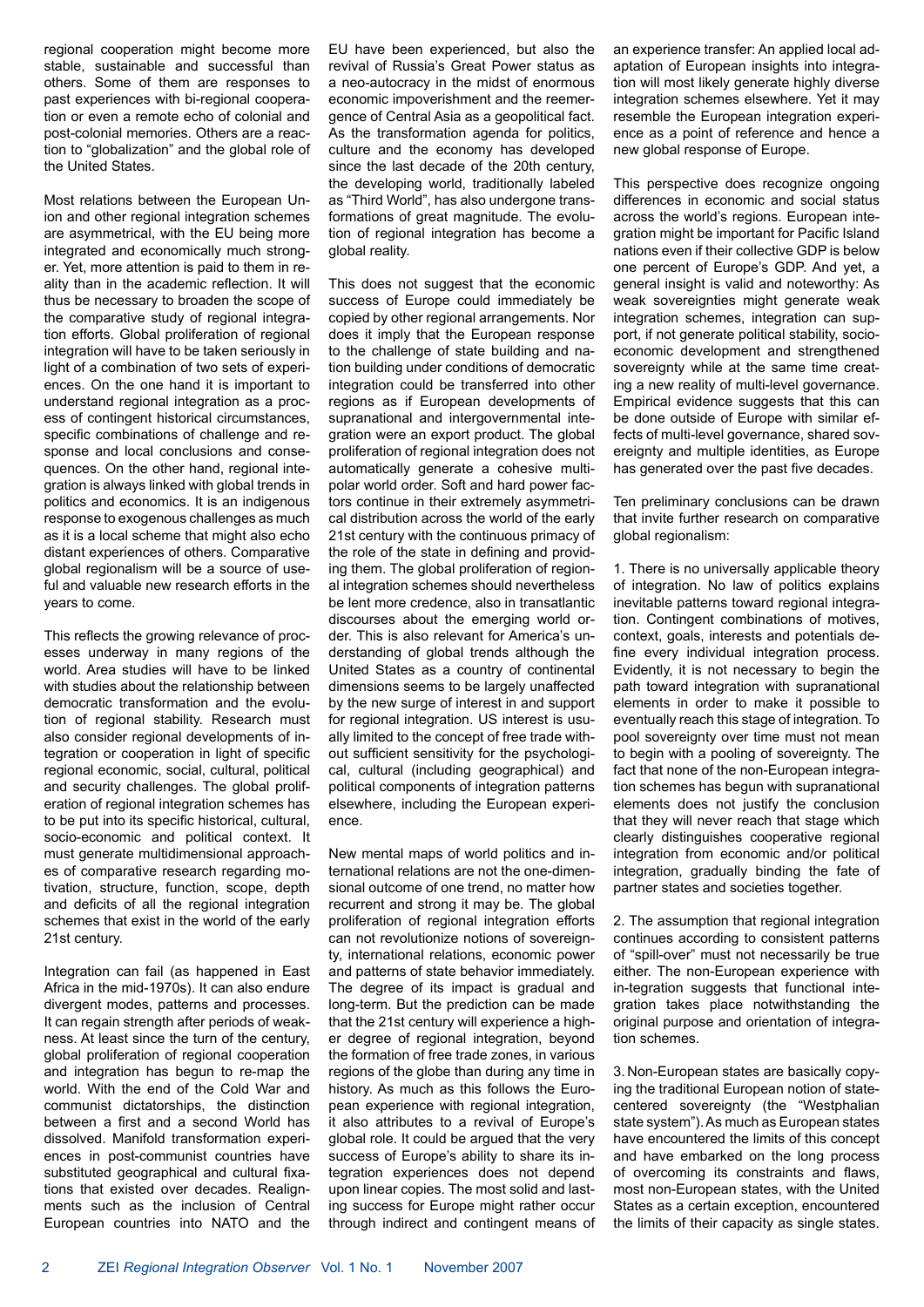Most non-European states concluded the need and usefulness of trans- national cooperation and eventual supranational integration as the best possible answer to the limits of the Westphalian model. Motives remain mixed and approaches mostly inconclusive, and yet a general experience is evident in non-European efforts toward regional integration: The search for answers to specific economic, political or security challenges is increasingly geared toward regional responses. Formal pooling of sovereignty might come last, but the trend away from rigid state-centered solutions in order to meet the challenges individual states are encountering is obvious in all non-European schemes of regional integration building.

4. Dictatorships or authoritarian regimes might formally get together with democracies in an intergovernmental organization out of specifically defined common interests, but they will barely tolerate interference into their domestic affairs (ASEAN, SAARC, AU). As this is inevitably the ultimate consequence of pooled sovereignty, they remain reluctant to move from rhetorical integration to real integration.

5. The European experience with Franco-German partnership advancing the integration process while at the same time overcoming historical resentments and balancing ongoing structural differences between the two countries has been studied in non-European integration schemes. In the rare cases it was applied – and if even indirectly – it generated effects comparable to the European example of Franco-German cooperation (Argentina-Brazil, Thailand-Vietnam).

6. The pattern of regional integration in a non-European setting does not suggest particular clarity as far as the choice for priorities is concerned. In some cases, defense considerations have generated integration schemes that nevertheless were immediately embarking on economic measures to give substance to the regional perspective (GCC, ASEAN). In other cases, unfinished economic integration has not prevented the partners of a regional integration scheme from starting joint foreign and security policy considerations with their distinct logic and ramification (ASEAN, SAARC, ECOWAS, SADC, MERCOSUR). The weaker national political or economic sovereignty is, the weaker the inclination is  $-$  or the ability  $-$  to advance toward pooled sovereignty on the regional level. Strengthened national confidence, coupled with the recognition of the limits of state-capacity, can support integration efforts.

7. The discourse about the relationship between integration and identity has not been limited to Europe. Also outside Europe, geographic proximity and traditional patterns of commerce have been identified as "cultural" elements favoring the logic of integration. Obvious cultural cohesion has been invoked in some cases of non-European regional integration, but it is astonishing that this invocation has not yet generated stronger integrative bonds. More surprising however is the realization that enormous cultural differences do not necessarily impede the emergence of regional integration mechanisms (SAARC, ASEAN, CIS). Moreover, they can even transcend into an argument favoring regional consciousness, based on geographic proximity and cultural pluralism.

8. Most non-European integration efforts, as was the case in Europe, encountered substantial threats of failure, phases of stagnation, detours and obstacles that enforced a change of direction. As in Europe, a refocused and ultimately even stronger approach toward regional integration was usually driven by external challenge and pressure. Integration processes seem to depend somewhat on external pressure.

9. In Europe as elsewhere, processes of regional integration generate multi-lateral and, moreover, multi-vertical realities, both formal and informal, that impact on the member states of an integration scheme as much as they impact the path of the integration process itself.

10. The effects of regional integration on the global state system and on political theory are only gradually emerging. The European experiment has generated a political form sui generis, followed by a notion of sovereignty sui generis, a notion of multi-level democracy and governance sui generis, multiple identities and an intuitively multilateral orientation in global affairs.

Interesting, but perhaps not surprising is the absence of efforts of regional integrationbuilding in those two regions of the world that are at the heart of the most troubling world conflicts and embody the most critical zones of strategic insecurity in the world: The Greater Middle East and Northeast Asia. Both regions echo the mechanisms of outdated European power struggles (Northeast Asia) and unresolved issues of democratic nation- and state-building (Greater Middle East). As in Northeast Asia, neither democratic regime cohesion nor shared understanding or interest in the potential benefits of regional cooperation and subsequent integration as a path of overcoming regional insecurity and political antagonisms exists yet in the Greater Middle East.

The global proliferation of regional integration has spread the seeds of this process to all corners of the globe. However, its ultimate result will not be judged merely by the growth in power of any of these integration schemes, although this will always be an important category for the realistic study of world order. The value of regional integration has to be judged in itself through the prism of the people and countries involved. No matter what the impact of regional integration on global power equations will be, both the people and countries involved own, shape and determine each particular the integration process and its effects. It is also in this regard that European integration experience – a Union of states and a Union of people – has served and will continue to serve as a precedent for other regions around the globe.

1. See Ludger Kühnhardt, Constituting Europe. Identity, Institution-Building and the Search for a Global Role, Baden-Baden: Nomos 2003, pp. 225 ff.

*Prof. Dr. Ludger Kühnhardt is Director at the Center for European Integration Studies (ZEI) in Bonn.*

Further information on regional integration schemes can be obtained from the following websites:

African Union (AU) www.africa-union.org

Association of Southeast Asian Nations (ASEAN) www.aseansec.org

Andean Community of Nations (CAN) www.comunidadandina.org

Caribbean Community (CARICOM) www.caricom.org

Central American Integration System (SICA) www.sica.int

Commonwealth of Independent States  $(CIS)$ www.eccis.org

Economic Community of West African States (ECOWAS) www.ecowas.int

European Union (EU) www.europa.eu

Gulf Cooperation Council (GCC) www.gcc-sg.org

Pacific Islands Forum (PIF) www.forumsec.org

South Asian Association for Regional Cooperation (SAARC) www.saarc-sec.org

Southern African Development Community (SADC) www.sadc.int

Southern Common Market (MERCOSUR) www.mercosur.int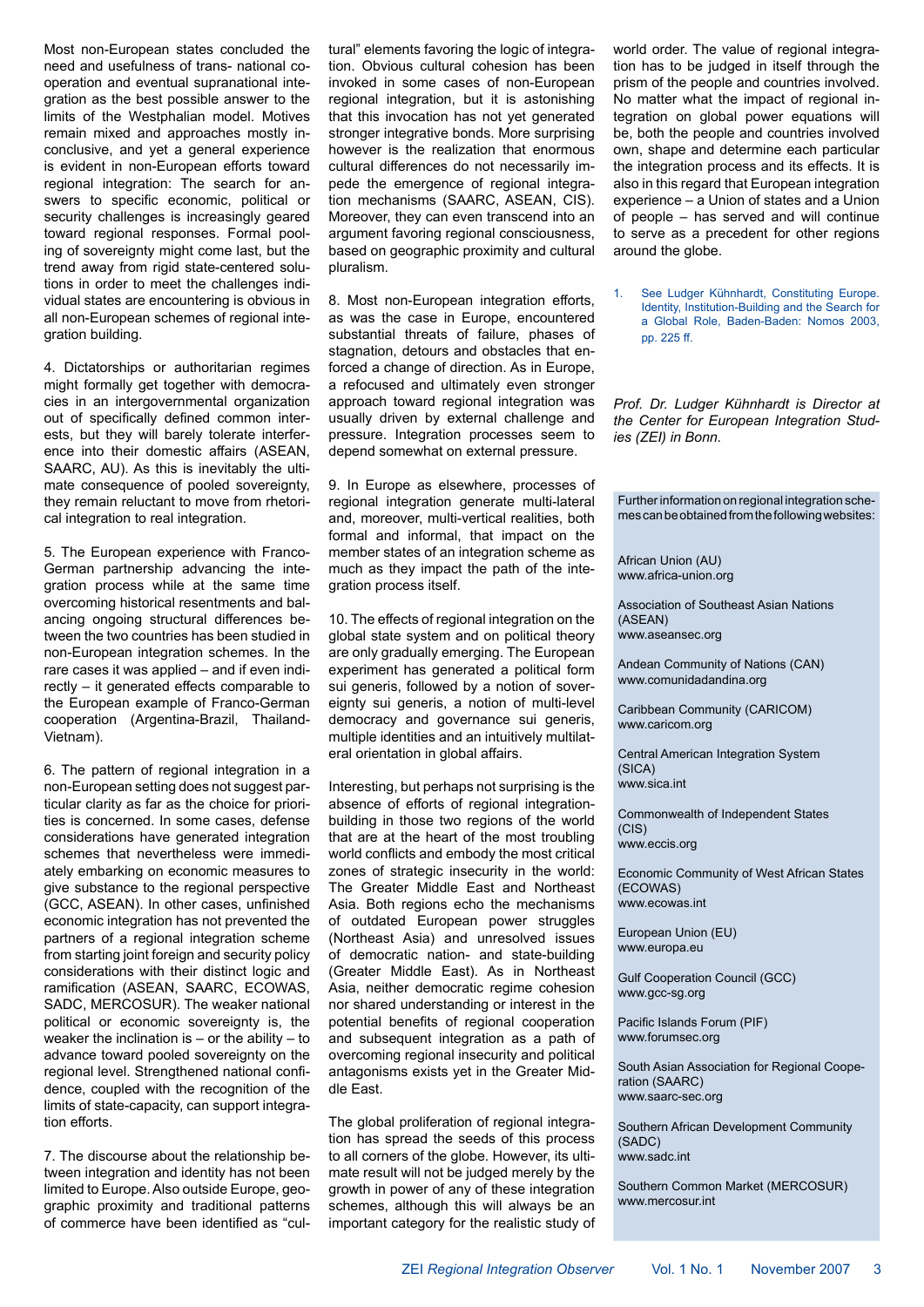# A world



The following statements on regional integration are excerpts from ZEI Discussion Paper C 176 "Voices on Regional Integration", published on occasion of the ZEI Summer Academy in Comparative Regional Integration in September 2007. The publication contains descriptions and analyses on processes of regional integration from African, Asian, Caribbean and Latin American authors. Benita Ferrero Waldner contributed a preface to this unique publication.

"The focus of [...] integration should be upon the needs and the challenges of the region, respecting its social identity in a way that integration does not mean assimilation of models that do not fulfil their role."

*Fabiano Corrêa, in: "The EU as a Role Model for Latin American Integration" (p. 151).*

"An integration process requires commitment and comprehension from the different actors regarding costs and benefits of this communitarian enterprise."

Beatriz Velíz Argueta, Ministry of Foreign Affairs in Guatemala, in: "Benefits and Risks of an Association Agreement between EU and SICA" (p. 201).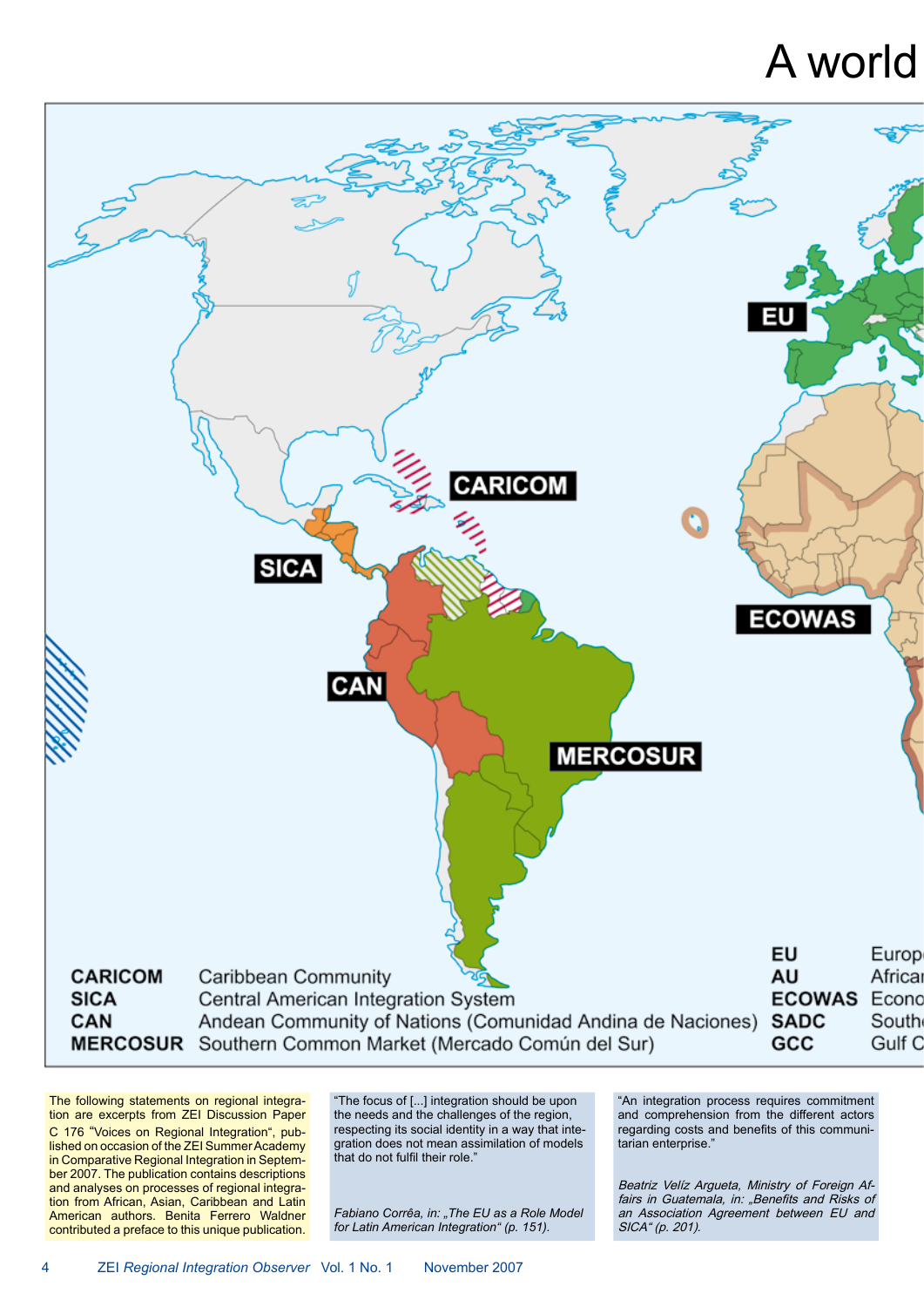# of regions



า Union

mic Community of West African States ern African Development Community ooperation Council

### **CIS SAARC ASEAN** PIF

Commonwealth of Independent States South Asian Association for Regional Cooperation Association of Southeast Asian Nations Pacific Islands Forum

"The essence of regionalism is that every nation-state collaborates with each other at the regional scale in order to generate relationships with other countries as well as maximizing the interests and the welfare of their people...

Rizki Damayanti, University of Paramadima, Indonesia, in: "Cooperation between the EU and ASEAN. ASEM and its contribution to World Peace" (p. 221).

"If member states show sufficient political will, there is no doubt that the regional objectives will eventually be achieved."

*Jean Emile Nkiranuye, Centre de Recherche et d´Action pour la Paix, Ivory Coast, in: "ECO-WAS: Current State and Perspectives" (p. 57).*

"The European example shows that regional integration is a crucial factor for greater stability, significant progress and sustainable economic development that will benefit the people living in the region.'

*Benita Ferrero-Waldner, European Commissioner, in: "The EU as a Motor for Regional Integration" (p. 13).*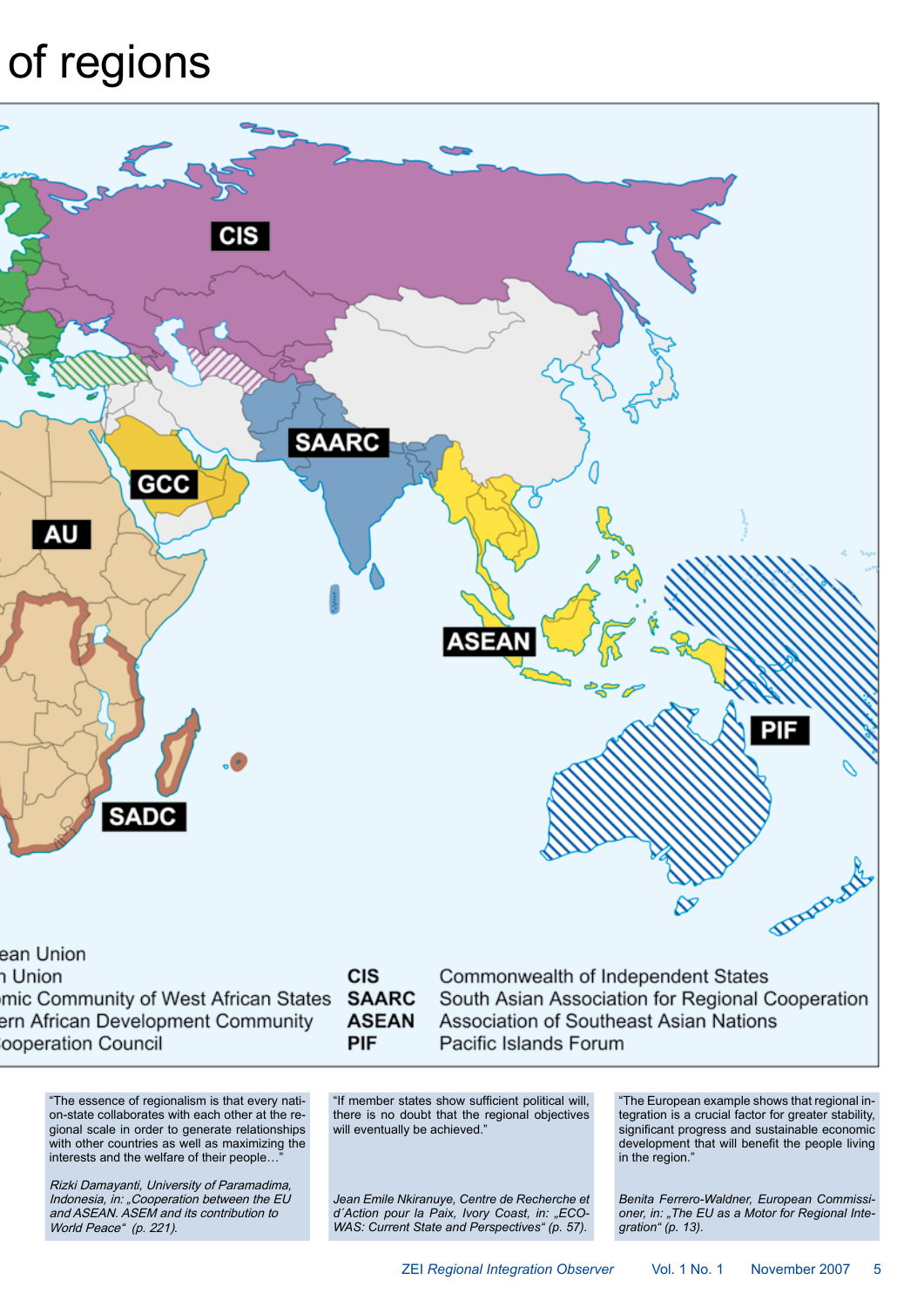### The SADC Tribunal: Politics vs. Law

#### Augustine Mandigora\*

The Southern African Development Community (SADC) is faced with conflict between its history of political solidarity and its desire to be a rules-based organization. This tension stems from SADC's roots as a politically motivated development conference and its metamorphosis into a community whose inception, form and function is spelt out in a legal framework. The inauguration of the SADC Tribunal might have been marked as a means for resolving this conflict but the nature of the most prominent case before it ensures that this conflict is likely to intensify.

The Southern African Development Coordination Conference (SADCC) was established in 1980 with the main objective of lessening the so-called frontline states' dependence on apartheid South Africa. SADCC aimed to achieve this by increasing Member States' self-reliance and implementing programs to benefit its members both at national and regional level. As apartheid's demise became imminent, SADCC was in danger of becoming obsolete. The response to this reality was the establishment of SADC in 1992. Whereas SADCC was a development coordination conference, SADC aimed to be a fullyfledged organization with a legal framework and a coherent plan of action. The SADC Treaty now calls for policies aimed at the progressive elimination of obstacles to free movement of goods, services, capital and labour.

SADC's history though makes tension between its political roots and its current legal obligations a perpetual problem. This often leads to Member States making commitments that they lack the means and political will to implement. Examples of this tension include SADC's endorsement of the widely criticized Zimbabwe elections<sup>1</sup> in 2004, the inconsistent implementation of protocols<sup>2</sup>, the apparent lack of censure for governments that routinely violate SADC ideals<sup>3</sup> and the lack of legal consequences for these apparent breaches of the SADC Treaty. This undermines integration in the region and detracts from SADC's credibility in the eyes of the international community.

One way of reversing this unfortunate trend is to get Member States to take their legal obligations seriously. This can only be done if the breach of SADC Treaty obligations leads to legal consequences. The SADC Tribunal was established with this in mind. Although the Tribunal was established in 1992, it was only formally inaugurated on 18 November 2005. At the inauguration ceremony, Namibia's Prime Minister described it as "a necessity and an imperative" in SADC's regional integration drive. The SADC Tribunal seemed poised to complete the transition from the politically motivated SADCC agenda to the rule-based SADC dispensation. This would be done by compelling Member States to take their legal obligations seriously.

In spite of its potential as well as the Namibian Prime Minister's endorsement, the Tribunal has been consistently criticized as a "white elephant". This was because Member States and their subjects brought no cases before it for over two years despite numerous apparent breaches of the SADC Treaty. This situation has now changed. In October, a group of white farmers from Zimbabwe approached the SADC Tribunal in a bid to have Zimbabwe's land seizures declared unlawful, to stop the pending eviction of the remaining farmers and to press for adequate compensation for those farmers that have already been evicted. To date, the region's criticism of Zimbabwe's land reform program has been muted. This has often been taken as a form of tacit political support for the Zimbabwean government's actions. This case is now likely to create a serious dilemma for Member States because of the following questions:

- How would the Zimbabwean government react if the Tribunal were to hear the case and rule against it?
- Would Zimbabwe´s government accept and enforce the ruling?
- What would be the response of other SADC members if Zimbabwe refused to enforce the ruling?
- What would be the international community's view if the Tribunal determined that it was not the correct forum to adjudicate?
- If the Tribunal heard the case and ruled against the farmers, would that not harm its standing in the eyes of the international community?
- Are any of these options palatable for SADC leaders?

It is clear that the tension between law and politics in SADC is unlikely to be resolved in the near future. Although the SADC Tribunal could be seen as the means for resolving this tension, the current case will serve only to exacerbate it no matter how it rules.

- The elections were monitored according to SADC Principles and Guidelines Governing Democratic Elections but credible reports of violations were rife.
- 2. See The Southern Africa Global Competitiveness Hub's "Audit of the implementation of the SADC Trade Protocol" for one glaring example of this phenomenon.
- 3. Swaziland, for example, has yet to be criticized by SADC for its lack of democracy.

*Augustine Mandigora is a South African based trade law specialist.*

### Implications of the Recent Crisis in Myanmar for ASEAN Regional Integration

#### Phyo Win Latt\*

2007 marks the 40th anniversary of the Association of South East Asian Nations (ASEAN). However, this anniversary does not mean that the Southeast Asian community has become a mature organization capable of integrating the region. The 40th anniversary of ASEAN, which should have been an auspicious event, can no longer be expected to be one since the brutal abatement of peaceful protesters in Myanmar, that occupied the worldwide media coverage over the last months.

ASEAN was founded in 1967 to promote political, economic, and social cooperation. In 1997, ASEAN admitted Myanmar as a new full-fledged member, together with Laos. In embracing Myanmar, ASEAN was driven by a different sense – the group's long-term strategic vision to integrate the whole region of Southeast Asia into a single trading zone and a regional power bloc. This was undertaken against the backdrop of the projected – and actual – rise of China as a global power.

In August, the Burmese State Peace and Development Council (the self-style name of the ruling regime, SPDC) unexpectedly increased the price of Compressed Natural Gas by 500%, doubled diesel prices and increased the price of petrol by two thirds. Consequently buses and taxis fares were immediately increased. High transport and fuel costs quickly impacted the rest of the economy and within days the price of essential commodities such as rice had already been affected. Laborers in Myanmar's main cities, many of who earn less than US\$1.50 a day, were required to spend between 50%-75 % of their wages in travel costs. The nationwide protests sparked by the sharp fuel price hike thus saw extraordinary participation by the Burmese people. Political activists, students, monks, and ordinary citizens appeared willing to take greater risks to demand changes from the military regime. During all demonstrations, bystanders cheered and showed solidarity with the protesters. The SPDC reacted to the peaceful protests by violently cracking down on demonstrators, killing 110 people and detaining hundreds. Photos and videos of such brutal acts were ubiquitous on various media around the world, and created a serious concern for civilized nations. Being the regional grouping that Myanmar belongs to, ASEAN was under pressure to respond to the problem. However, despite the public censures and naming and shaming, ASEAN can do little. While west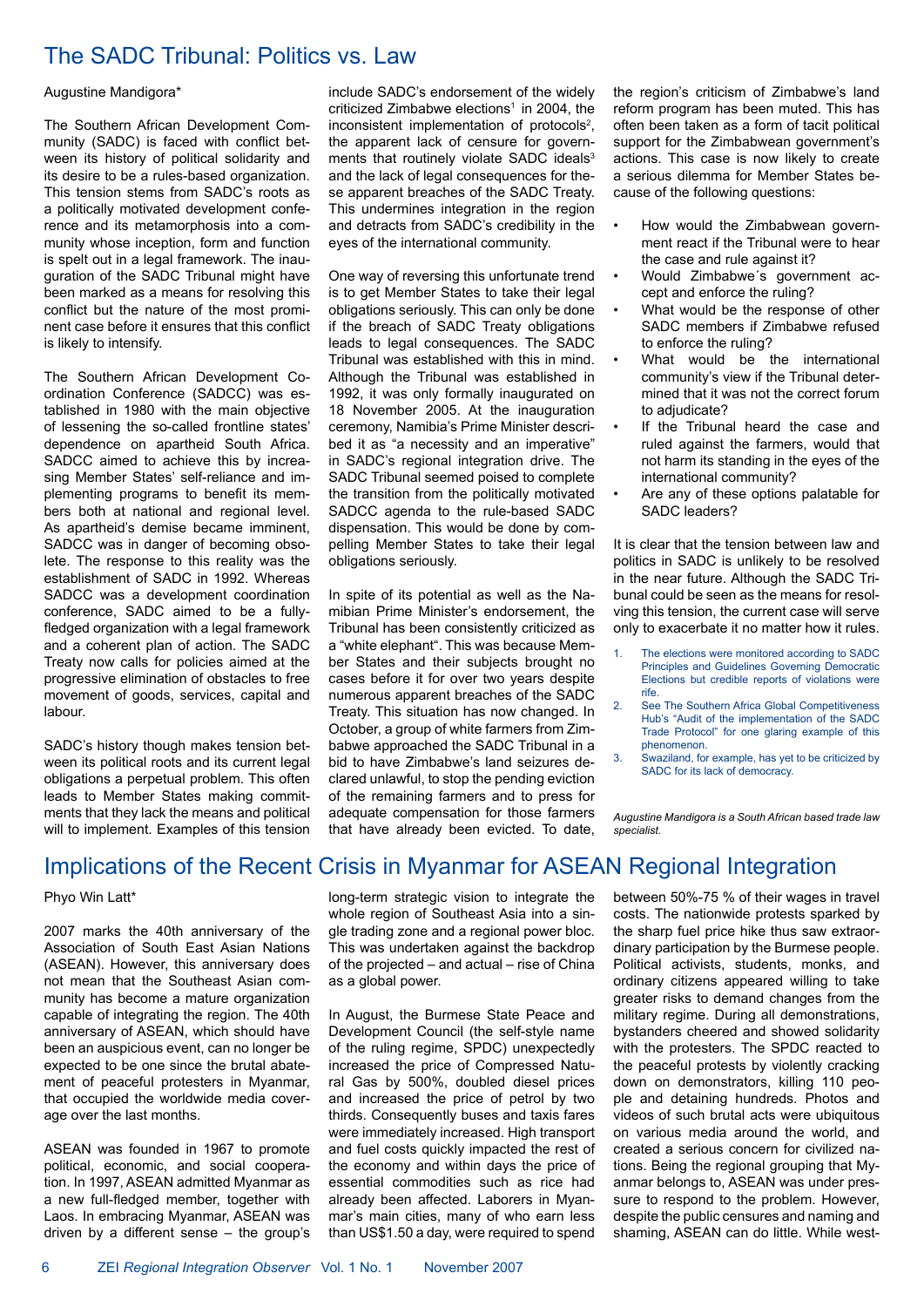ern actors like the United States and the EU are tightening economic sanctions and visa banning on the top junta officials and their cronies, ASEAN member countries do not agree on sanctions as an adequate mean to pressure the Burmese regime into reform and are also not willing to expel Myanmar from the group.

ASEAN's patriarchal figures like Singapore's Minister Mentor Lee Kuan Yew called the Burmese generals "dumb" and Malaysia's former Prime Minister Mahathir Mohamad who has been a vocal advocate for SPDC against Western sanctions, deplored the measures and demanded effective reconciliation dialogue with pro democratic groups. Despite this harsh criticism against the SPDC regime, Singapore is still providing Myanmar´s junta with crucial material and equipment mostly denied by Western states and has helped keeping the military government afloat for 20 years. Although ASEAN recognizes Myanmar's internal problems in the area of human rights, it has argued that constructive engagement with Myanmar would be a strategic approach toward dealing with human rights issues, making no veiled threats to the ruling SPDC<sup>1</sup>. In reality, even key ASEAN members like Thailand, Malaysia, Singapore, Indonesia, and the Philippines have their own share of human rights violations in their own backyards since most of them have been under autocratic regimes, which privileged strategic and economic issues above democracy and human rights, as a matter of national interest. While ASEAN officially accepts that "there are still formidable challenges facing Myanmar, including the need to normalize its political processes to foster political stability and to move forward crucial social reforms especially in the field of education"2 , it has lacked the mechanism to take action against such affairs. ASEAN's infamous policy of not "interfering in others internal affairs" has pulled its legs from effective action.

Although the participants of the 6th ASEAN People's Assembly in October saw "the recent events in Myanmar as a setback for ASEAN's attempt to institutionalize rules of behavior for its members and have put into question ASEAN's credibility before the international community"3 , key players in ASEAN are still defending their "constructive engagement" policy as a better method to work with the Burmese regime. In a situation like this the effective solution for Myanmar would be very difficult to solve in ASEAN's approach of constructive engagement and non interference policy. Consequently it is obvious that the journey for ASEAN to become an integrated community which values human rights and democracy will be an upstream struggle.

- 1. Phyo Win Latt. (2007). ASEAN: Current State and Perspectives. In A. Kösler and M. Zimmek (Eds.), Global Voices on Regional Integration (pp. 217- 220). Bonn: Center for European Integration Studies.
- 2. Narrative Report on the Seminar on Conflict Prevention and Peace-building in Southeast Asia: Regional Mechanisms, Best Practices and ASEAN-UN Cooperation in the 21st Century (www.aseansec.org/un\_manila.htm).
- ASEAN People's Assembly 2007 Statement on Myanmar.

*Phyo Win Latt works as project coordinator at the Panna Lawka Foundation in Thailand.*

## Social Cohesion and the Recent Mercosur Experience

Martín Obaya\*

During the last years, the importance of the question of social cohesion in the political and cooperation agenda of international institutions has considerably increased. While in the multilateral arena, the UN has been the main responsible for this rise, in Latin America, the question was mainly taken by the Inter-American Development Bank and the Economic Commission for Latin American and the Caribbean (ECLAC), especially from the mid 1990s, when it became evident that liberal reforms that had emerged from the *Washington Consensus* were ineffective to tackle the matter of social debt.

Even though the theoretical development of the concept of social cohesion was not at the same level<sup>1</sup>, a consensus exists that social cohesion is not only a goal, but rather a necessary condition which has to be accomplished to achieve sustainable economic development. In the specific realm of regional integration, the concept of social cohesion is closely associated with "a relatively equal social and territorial distribution of employment opportunities, of wealth and of income, and of improvements in the quality of life that correspond to increasing expectations"2 . Social cohesion is thus also on the regional level a condition to obtain the political support necessary to develop integration processes.

However, as the economic theory and especially new economic geography approaches demonstrate, dynamics unleashed by trade liberalization can also operate in the opposite direction and give rise to agglomeration effects, undermining the processes. The

European experience itself demonstrates that every action aiming at progressing in the integration process had to be complemented by policies aiming at counteracting market dynamics that might have negatively affected the cohesion of the block. In the case of MERCOSUR, during the first decade of its existence the question of cohesion was overlooked. The methodology adopted to carry out the integration process was consistent with the neoliberal consensus that predominated in the region at this time and trusted on market mechanisms for the allocation of resources and did not consider the implementation of policies aiming at correcting effects that could negatively affect the cohesion of the region.

The convergence of the completion of the regional liberalisation schedule by the end of 1998 and the devaluation of the Brazilian exchange rate in January 1999 exposed existing asymmetries, which benefited Brazil and unleashed a series of crossed claims between countries that brought the integration process to a stalemate. The crisis reached its peak by the end of 2001, when an economic and political crisis broke out in Argentina and Uruguay and intra-regional trade fell to its minimum since the creation of the block<sup>3</sup>. A new political direction characterised the post-crisis period. At the regional level, it meant the emergence of a new agenda that gave a key role to a new set of issues, such as energy, participation of civil society and the reduction of asymmetries. In 2006, a regional structural fund (Fondo para la Convergencia Estructural del Mercosur, FOCEM) was the instrument devised in order to deal with the latter. Even though the creation of this fund is a remarkable step towards the strengthening of social cohesion within the region, at least two caveats should be considered to point out some limits: firstly, the volume of resources devoted to the fund is rather symbolic, US\$ 100 millions represent 0.01% of the GDP of the block4 ; secondly, if the question of policy asymmetries is not appropriately tackled through any kind of regional competition policy, any attempt to avoid an unequal distribution of benefits and opportunities within the region will be insufficient.

This last point raises a significant challenge both to policy makers and academic community forcing them to reflect about a sustainable integration model that takes into account special features of the region, in particular, the participation of a country of continental dimensions as Brazil, which would hardly be willing to subordinate its development policies to a regional competition policy.

- 1. ECLAC has published an extensive study on this issue in January 2007. See ECLAC, Cohesión Social. Inclusión y sentido de pertenencia, CEPAL-SEGIB-AECI.
- 2. A. Smith and L. Tsoukalis, Report on Economic and Social Cohesion, mimeo, College of Europe, Bruges, quoted in P. C. Padoan, "Political Economy of New Regionalism and World Governance", Telò, M. (ed.), European Union and New Regionalism. Regional actors and global governance in a post-hegemonic era, Burlington, Ashgate, 2001.
- 3. In 1990, before Mercosur was created, intra-regional exports represented 8.9% of total exports of the countries of the region; the peak was reached in 1998, with 25.3%. In 2002, intra-regional exports reached 11.4%
- 4. Argentina provides 27% of the funds and consumes 10%; Brazil 70% and 10%; Paraguay 1% and 48%; Uruguay 2% and 32%.

*Martín Obaya is editorial coordinator of the review Puente @ Europa, published by the Università di Bologna, Buenos Aires campus.*